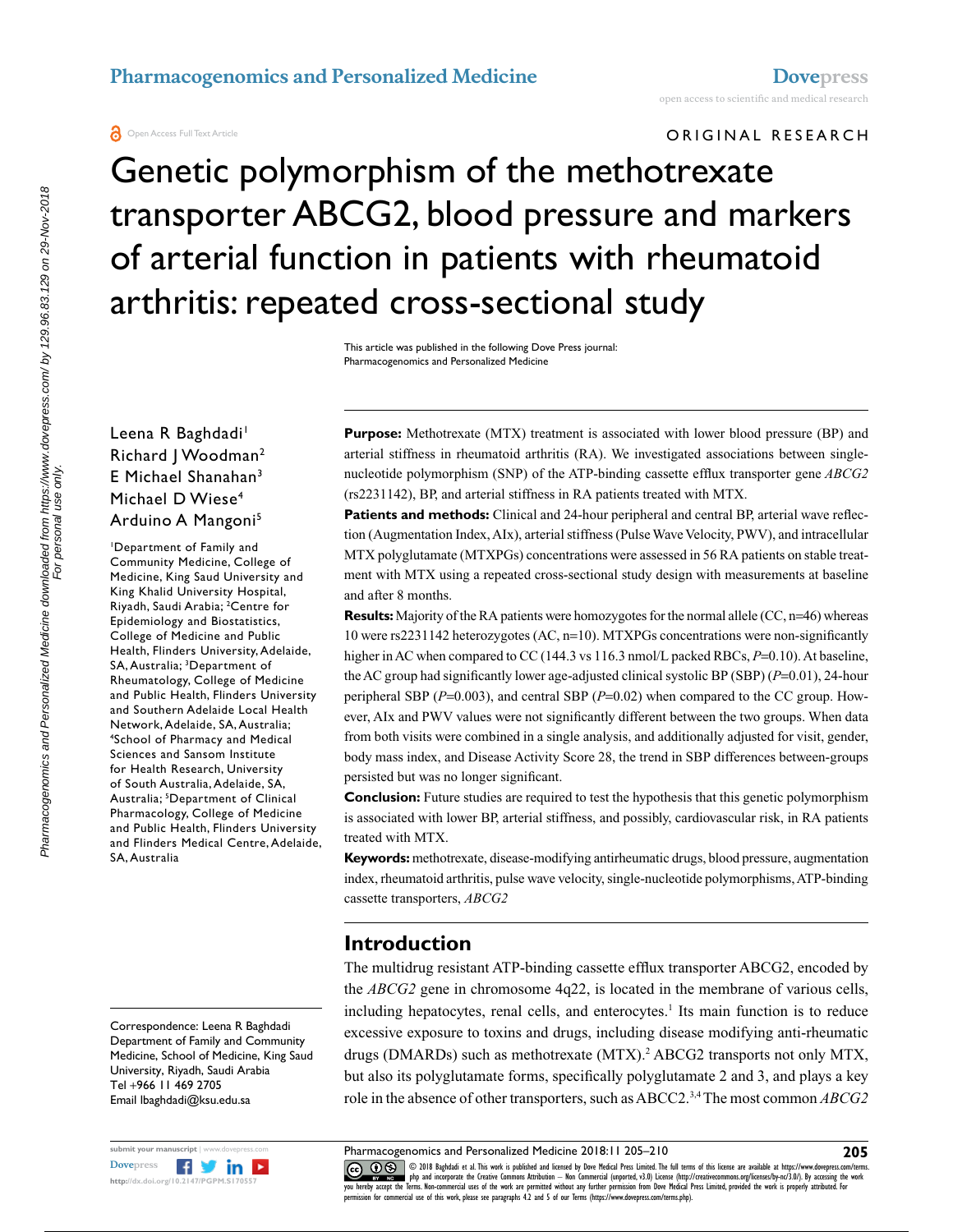single nucleotide polymorphism (SNP) is rs2231142, where the C nucleotide is substituted for A at position number 421 (C421A), resulting in loss of ABCG2 function.<sup>4</sup> Although studies have claimed that rs2231142 SNP does not influence the clinical response to  $MTX$ ,<sup>5</sup> a recent study showed that *ABCG2* SNP influenced not only MTX treatment response but also its discontinuation.<sup>6</sup> However, there is no conclusive evidence until now regarding the relationship between this SNP and MTX response rate in patients with rheumatoid arthritis (RA). We have recently reported that treatment with MTX is associated with lower blood pressure (BP) and pulse-wave velocity (PWV), a marker of arterial stiffness, in this group.7,8 These associations might explain, at least in part, the lower incidence of cardiovascular (CV) events in RA patients treated with MTX when compared to other DMARDs in epidemiological studies.<sup>9</sup> Here, we seek to investigate the associations between the *ABCG2* C421A SNP on red blood cell MTX polyglutamate concentrations (MTXPGs), BP, and arterial stiffness in RA patients treated with MTX in our RA cohort.

## **Methods**

Patient recruitment and assessment have been described in detail elsewhere.<sup>7,8</sup> Briefly, we studied a consecutive series of adult RA patients treated with MTX for at least 8 weeks. The study (registered in the Australian New Zealand Clinical Trials Registry, ACTRN12616001366448) was approved by the Southern Adelaide Clinical Human Research Ethics Committee (Ethics Approval Number: 76.14). Each participant gave an informed written consent before enrolling in the study.

MTXPGs, clinical and 24-hour peripheral and central BP, and markers of arterial stiffness (PWV and augmentation index, AIx) were assessed in two separate visits, at baseline and after 8-months.7,8 Genomic DNA was extracted from peripheral blood mononuclear cells. The concentration and purity of the samples was determined using a Nanodrop (Thermo Fisher Scientific, Waltham, MA, USA). The DNA was plated into a 96-well master plate at 5 ng/µL. The *ABCG2* 421C-A SNP (rs2231142) was determined by TaqMan® SNP genotyping assays using an ABI 7500 Fast Real-Time PCR system (Applied Biosystems, Carlsbad, CA, USA). After genotyping, and due to the relatively low frequency of the A allele, participants were classified based on their *ABCG2* C421A status as: 1) loss of function, as determined by carriage of at least one copy of the A allele (ie., AA or AC genotype); or 2) normal function, or homozygote for the C allele (ie., CC genotype). Both the AC and CC groups were identified from within the same MTX-treated RA patient cohort, making the two genotype groups more likely to be comparable in terms of clinical and demographic characteristics.

Clinical peripheral SBP was the primary study end-point. Clinical peripheral diastolic BP (DBP), central BP, AIx, 24-hour peripheral and central BP, and PWV were secondary end-points. Based on our previous studies,<sup>7</sup> a sample size of 56 RA patients treated with MTX provided 80% power (alpha=0.05) to detect a difference of 10 mmHg in SBP between the MTX and non-MTX groups. Variables were tested for normal distribution using the Kolmogorov-Smirnov test. Results are expressed as means ± SD, medians and interquartile ranges, or frequencies, as appropriate. Given the significant difference in age between the two genotype groups in this study, as well as the known impact of age on  $BP<sub>i</sub><sup>10</sup>$  $AIx$ ,<sup>11</sup> and PWV,<sup>12</sup> we calculated age-adjusted values prior to each comparison, and reported the age-adjusted means. We then combined the data from the baseline and 8-month visits and performed a between-genotype group comparison using a mixed effects model with adjustment for visit, age, gender, body mass index (BMI), and disease activity, as measured by the 28-joint Disease Activity Score (DAS28), which were included as fixed effects. The subject ID was included as a random intercept. Analyses were performed using Stata® software version 14.2 (StataCorp, TX, USA).

## **Results**

The majority of RA patients carried the CC genotype (n=46) whereas the remaining 10 carried the AC genotype. The CC group was significantly older than the AC group (52±18.7 vs  $63\pm11$  years,  $P=0.01$ ; Table 1). The AC group had significantly lower age-adjusted peripheral and central SBP, and a trend towards lower peripheral and central DBP, when compared to the CC group (Table 1). The mean 24-hourperipheral and central SBP values were also significantly lower in the AC group (Table 1). However, there were no significant between-group differences in AIx or PWV. After adjusting for MTX dose and duration, intracellular MTXPG concentrations were higher, albeit not significantly, in the AC group when compared to the CC group (Table 1). There was, however, a moderate positive correlation between clinical SBP and the level of MTXPGs in CC genotypes of *ABCG2* SNP (Figure 1).

When data from both visits were combined in a mixed effects model with adjustment for age, gender, BMI, DAS28, and visit, there were no significant between-group differences in SBP, DPB, PWV, Alx, and MTXPGs (Table 2).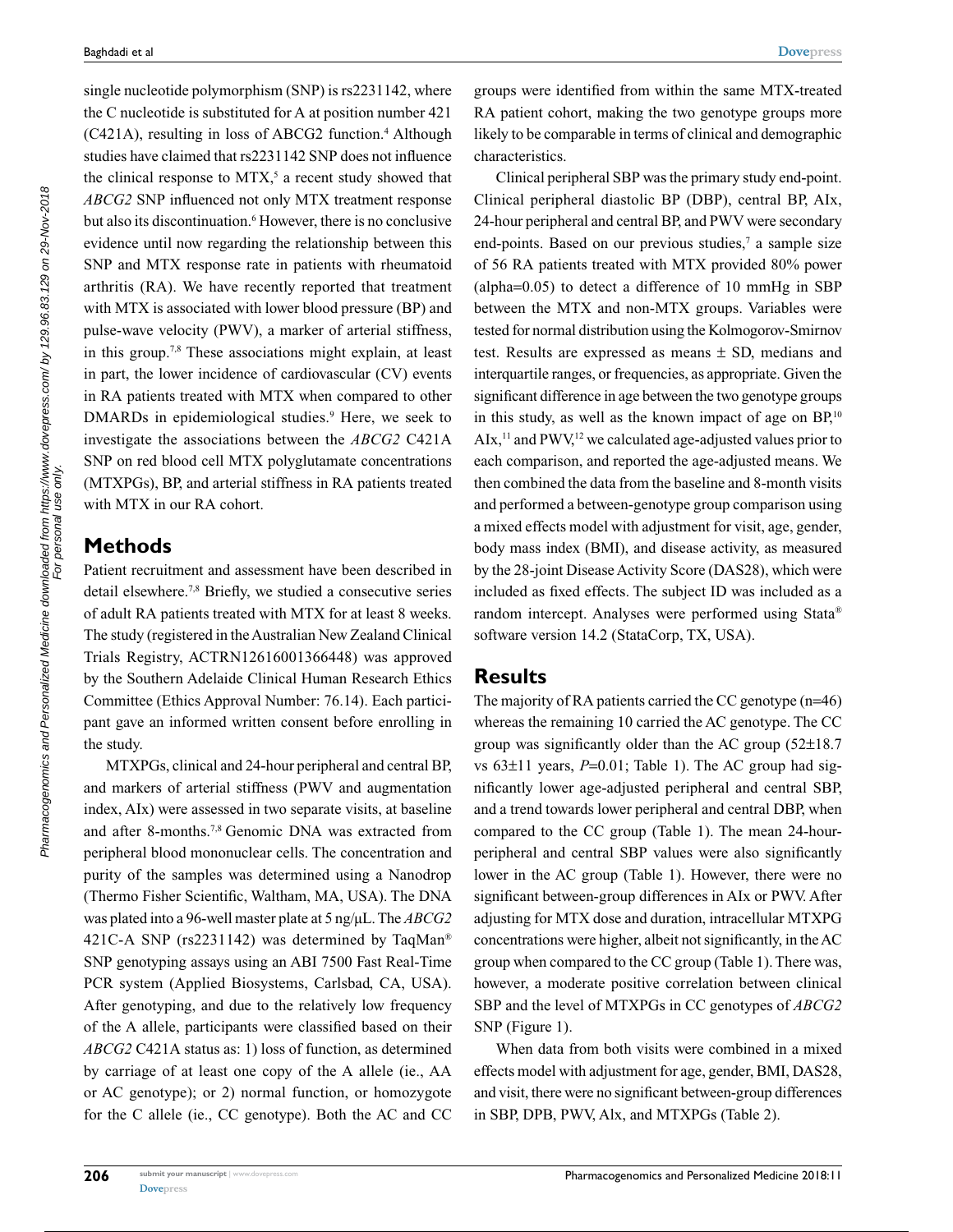#### **Table 1** Baseline characteristics of subjects according to CC and AC genotyping of *ABCG2* SNP

|                                          | $CC$ genotype ( $n=46$ ) | $AC$ genotype $(n=10)$ | <b>P-value</b>    |
|------------------------------------------|--------------------------|------------------------|-------------------|
| Age, years (mean $\pm$ SD)               | $63 \pm 11$              | $52 \pm 18.7$          | 0.01 <sup>b</sup> |
| Females, n (%)                           | 32 (69.6)                | 7(70.0)                | 0.98              |
| Hypertension treatment, n (%)            | 15(32.6)                 | (10.0)                 | 0.15              |
| BMI $(kg/m2)$                            | $27.4 \pm 0.62$          | $25.7 \pm 1.4$         | 0.27              |
| MTX dose (mg/week)                       | $14.5 \pm 0.56$          | 14±1.2                 | 0.72              |
| <sup>a</sup> MTXPGs (nmol/L packed RBCs) | 116.3±7                  | $144.3 \pm 15.3$       | 0.10              |
| $CRP$ (mg/L)                             | $7\pm1.4$                | $3.9 + 3.2$            | 0.40              |
| DAS28 score                              | $2.8 \pm 1.1$            | $2.6 \pm 0.2$          | 0.55              |
| Stanford HAQ score                       | $0.69 \pm 0.08$          | $0.89 + 0.18$          | 0.33              |
| Clinical peripheral SBP (mmHg)           | $127.2 \pm 1.5$          | $117 + 3.5$            | 0.01 <sup>b</sup> |
| Clinical peripheral DBP (mmHg)           | $74.1 \pm 1.1$           | $69 + 2.5$             | 0.07 <sup>b</sup> |
| Clinical central SBP (mmHg)              | $117.9 \pm 1.4$          | $107 + 3.2$            | 0.003c            |
| Clinical central DBP (mmHg)              | $76 \pm 1.1$             | $70.8 + 2.5$           | 0.06              |
| 24-hour peripheral SBP (mmHg)            | $119.8 \pm 1.9$          | $109.2 + 4$            | 0.02 <sup>b</sup> |
| 24-hour peripheral DBP (mmHg)            | $70 + 1.2$               | $65.7 \pm 2.5$         | 0.13              |
| 24-hour central SBP (mmHg)               | $116.4 \pm 1.4$          | $108.9 + 3$            | 0.02 <sup>b</sup> |
| 24-hour central DBP (mmHg)               | 76±0.90                  | $73 \pm 1.9$           | 0.18              |
| Alx $(%)$                                | $30.4 \pm 1.1$           | $25.7 \pm 2.4$         | 0.07 <sup>b</sup> |
| Alx @ 75bpm (%)                          | $28.1 \pm 0.90$          | $26.03 \pm 2$          | 0.36              |
| 24-hour Alx @ 75bpm (%)                  | $29 \pm 0.75$            | $26.6 \pm 1.6$         | 0.19              |
| 24-hour PWV (m/second)                   | $9.01 \pm 0.09$          | $9.04 \pm 0.20$        | 0.91              |

Notes: All group means, except for age, are age-adjusted. <sup>a</sup>Means are adjusted for MTX dose and duration. <sup>b</sup>P-value≤0.05. <sup>c</sup>P-value≤0.01. Data presented as mean ± standard deviation unless otherwise indicated.

**Abbreviations:** RBCs, red blood cells; BMI, body mass index; MTX, Methotrexate; MTXPGs, MTX polyglutamates; SBP, systolic blood pressure; DBP, diastolic blood pressure; AIx, Augmentation index; PWV, pulse wave velocity; CRP, C-reactive protein.

|                               | Model I                   |         | <b>Model 2</b>           |         | Model 3                |         |
|-------------------------------|---------------------------|---------|--------------------------|---------|------------------------|---------|
|                               | $\beta$ (95% CI)          | P-value | $\beta$ (95% CI)         | P-value | $\beta$ (95% CI)       | P-value |
| Clinic peripheral SBP (mmHg)  | $6.2$ (-3. 2, 15.5)       | 0.19    | $5.7$ (-3.7, 15.1)       | 0.23    | $5.8(-3.7, 15.4)$      | 0.23    |
| Clinic peripheral DBP (mmHg)  | $1.9(-4.4, 8.4)$          | 0.55    | $1.7(-4.7, 8.05)$        | 0.61    | $1.4 (-5.03, 7.7)$     | 0.68    |
| Clinic central SBP (mmHg)     | $7.3$ ( $-1.7$ , 16.2)    | 0.11    | $7.0$ (-2.0, 16.0)       | 0.13    | $7.02 (-2.1, 16.1)$    | 0.13    |
| Clinic central DBP (mmHg)     | $2.7(-3.7, 9.0)$          | 0.41    | $2.3$ (-4.0, 8.7)        | 0.47    | $1.9(-4.4, 8.2)$       | 0.56    |
| Alx $@75$ (%)                 | $-1.1$ (-6.5, 4.2)        | 0.68    | $-0.92$ (-6.3, 4.4)      | 0.74    | $-0.81$ $(-6.2, 4.6)$  | 0.77    |
| 24-hour peripheral SBP (mmHg) | $7.6(-1.9, 17)$           | 0.12    | $7.1 (-2.3, 16.4)$       | 0.14    | $7.2$ (-2.2, 16.6)     | 0.13    |
| 24-hour peripheral DBP (mmHg) | $3.9(-1.3, 9.1)$          | 0.14    | $3.5$ (-1.6, 8.7)        | 0.18    | $3.4$ (-1.8, 8.6)      | 0.20    |
| 24-hour central SBP (mmHg)    | $4(-2.9, 11.0)$           | 0.26    | $3.1 (-3.7, 9.8)$        | 0.37    | $3.4 (-3.3, 10.0)$     | 0.32    |
| 24-hour central DBP (mmHg)    | $1.8$ (-2.2, 6.0)         | 0.38    | $1.4 (-2.7, 5.4)$        | 0.52    | $1.6$ (-2.5, 5.6)      | 0.45    |
| 24-hour Alx @75 (%)           | $1.3$ (-2.5, 5.2)         | 0.50    | $1.3$ (-2.5, 5.1)        | 0.50    | $1.6$ (-2.2, 5.4)      | 0.42    |
| 24-hour PWV (m/second)        | $-0.04$ ( $-0.74$ , 0.66) | 0.97    | $-0.1$ ( $-0.76$ , 0.63) | 0.85    | $-0.1$ ( $-76, 0.65$ ) | 0.89    |
| MTXPGs (nmol/L)               | $26.2$ (-12.1, 64.5)      | 0.18    | $27.7$ (-10.6, 65.9)     | 0.16    | $27.9$ (-11.2, 67.0)   | 0.16    |

| Table 2 Adjusted mean (95% CI) differences in BP, Alx, PWV, and concentrations of MTXPGs between CC (n=46) and AC (n=10) |
|--------------------------------------------------------------------------------------------------------------------------|
| polymorphisms of the MTX ABCG2 SNP using combined data from baseline and 8 months                                        |

Notes: Model 1 = adjusted for age and visit; Model 2 = adjusted for age, visit, gender, and BMI; Model 3 = adjusted for age, visit, gender, BMI, and DAS28. **Abbreviations:** BMI, body mass index; MTX, Methotrexate; MTXPGs, MTX polyglutamates; BP, blood pressure; SBP, systolic BP; DBP, diastolic BP; AIx, Augmentation index; PWV, pulse wave velocity; DAS28, Disease Activity Score.

# **Discussion**

This repeated cross-sectional study reported a significantly lower SBP, and a trend towards higher concentrations of MTXPGs, in RA patients with loss of function *ABCG2* C421A genotypes when compared to patients who were homozygote for the normal allele. Although no longer significant during

repeated assessment, the trend in between-group differences in SBP and DBP was maintained. We cannot rule out the possibility that the study was underpowered to detect these smaller, although clinically important, average differences observed in the repeated analysis. A larger group of AC genotype patients is therefore required to confirm our findings.

For personal use only.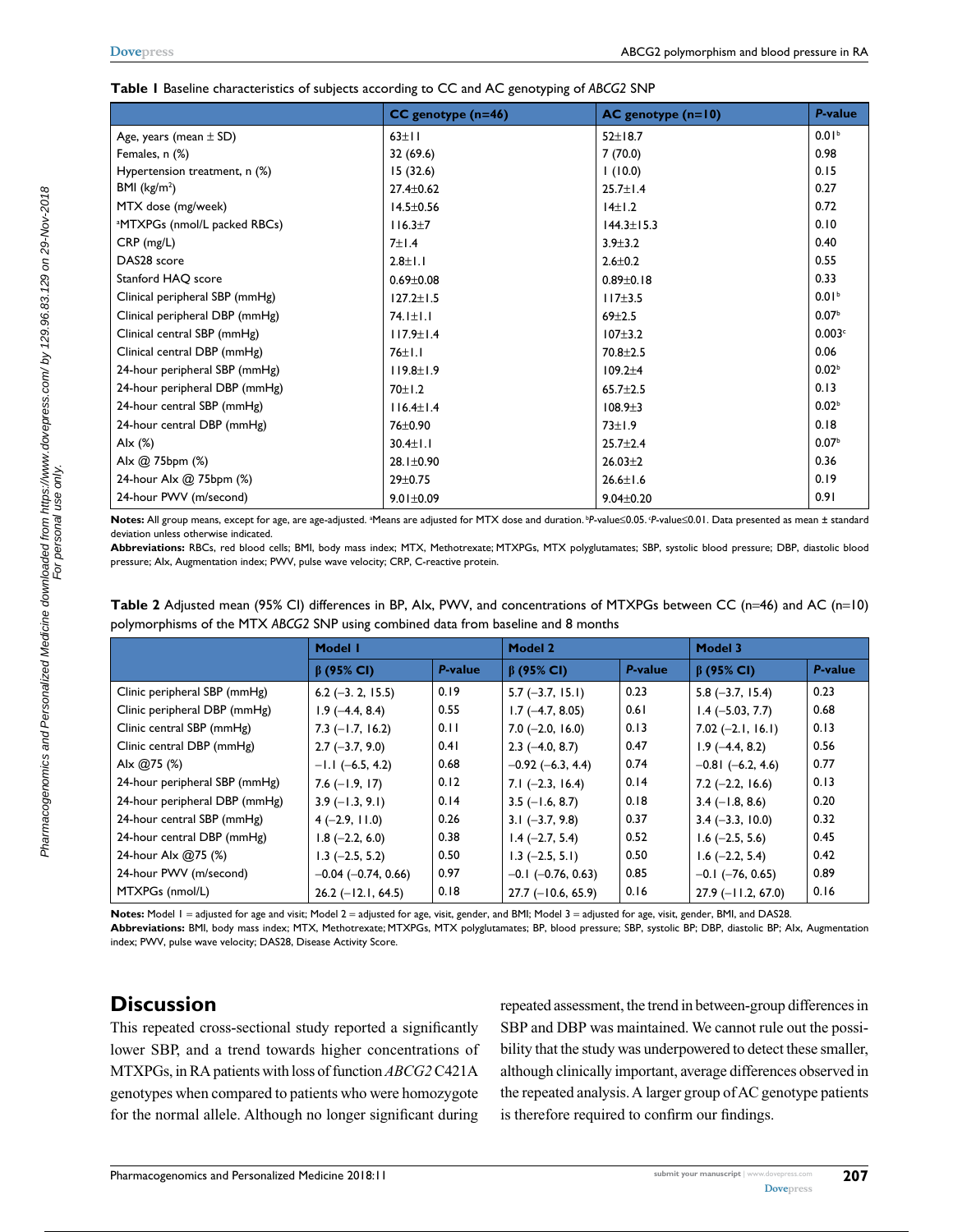

**Figure 1** Association between clinical peripheral SBP and MTXPGs polyglutamate concentrations in MTX *ABCG2* genotypes. **Abbreviations:** clinical SBP, clinical peripheral systolic blood pressure; MTXPGs, methotrexate polyglutamates.

A few studies have failed to show that *ABCG2* SNPs influence the clinical response to MTX.<sup>5,13</sup> However, a recent study showed that *ABCG2* SNPs are associated with MTX response in RA patients.<sup>6</sup> Moreover, another study showed that A homozygotes have a reduced function of the ABCG2 transporter (ie., reduced efflux capability of MTX).<sup>14</sup> This results in greater MTX accumulation and better MTX response.<sup>15</sup> Furthermore, RA carriers of the AC genotype show better disease activity.16 Although this was attributed to the DMARD sulphasalazine, 94% of the RA cohort was treated with MTX. In agreement with the latter studies, this study found that the mutant allele of *ABCG2* (AC) is associated with higher RBC accumulation of MTXPGs. The AC allele is associated with reduced function of the MTX transporter, hence greater MTXPG accumulation. Our preliminary results suggest that a higher concentration of MTXPGs, albeit not significant, might be associated with the reported differences in SBP between the AC and the CC groups. As suggested in our previous studies, MTXPGs inhibit aminoimidazole carboxamide ribonucleotide transformylase.17 This leads to the accumulation of the substrate aminoimidazole carboxamide ribonucleotide and its metabolites which, in turn, inhibit adenosine deaminase and adenosine monophosphate deaminase.17 The accumulation of adenosine, with consequent BP

lowering effects through peripheral and central mechanisms, might account for the reported differences in BP.18 Adenosine is known to cause vasodilation, either directly or through NO.19 Adenosine acts on the vascular endothelium via its receptors A1 and A2A and stimulates the release of PG, which enhances the release of nitric oxide (NO). Concurrently, adenosine acts centrally on the brain nucleus tractus, where adenosine activates endothelial NO synthase through A2A receptors. As a result, the level of NO is increased and thus, adenosine has a key role in modulating BP and arterial functions (Figure 2). The main strength of our study is the comprehensive repeated assessment of, clinical and over 24-hours, peripheral and central BP and markers of arterial stiffness. The limitations of our study include the lack of adenosine assessment and the possibility that the study might be underpowered to identify the somewhat smaller average differences in the repeated analysis. Due to inter-individual variability, genetic polymorphisms might provide essential information for a personalized approach to initiate the dose of MTX and subsequent monitoring. This MTX personalized approach could then be used to examine BP and arterial function effects of MTX on other high-risk patients with diseases other than RA—for example, designing randomized control trials for high-risk cardiac patients using MTX. Moreover,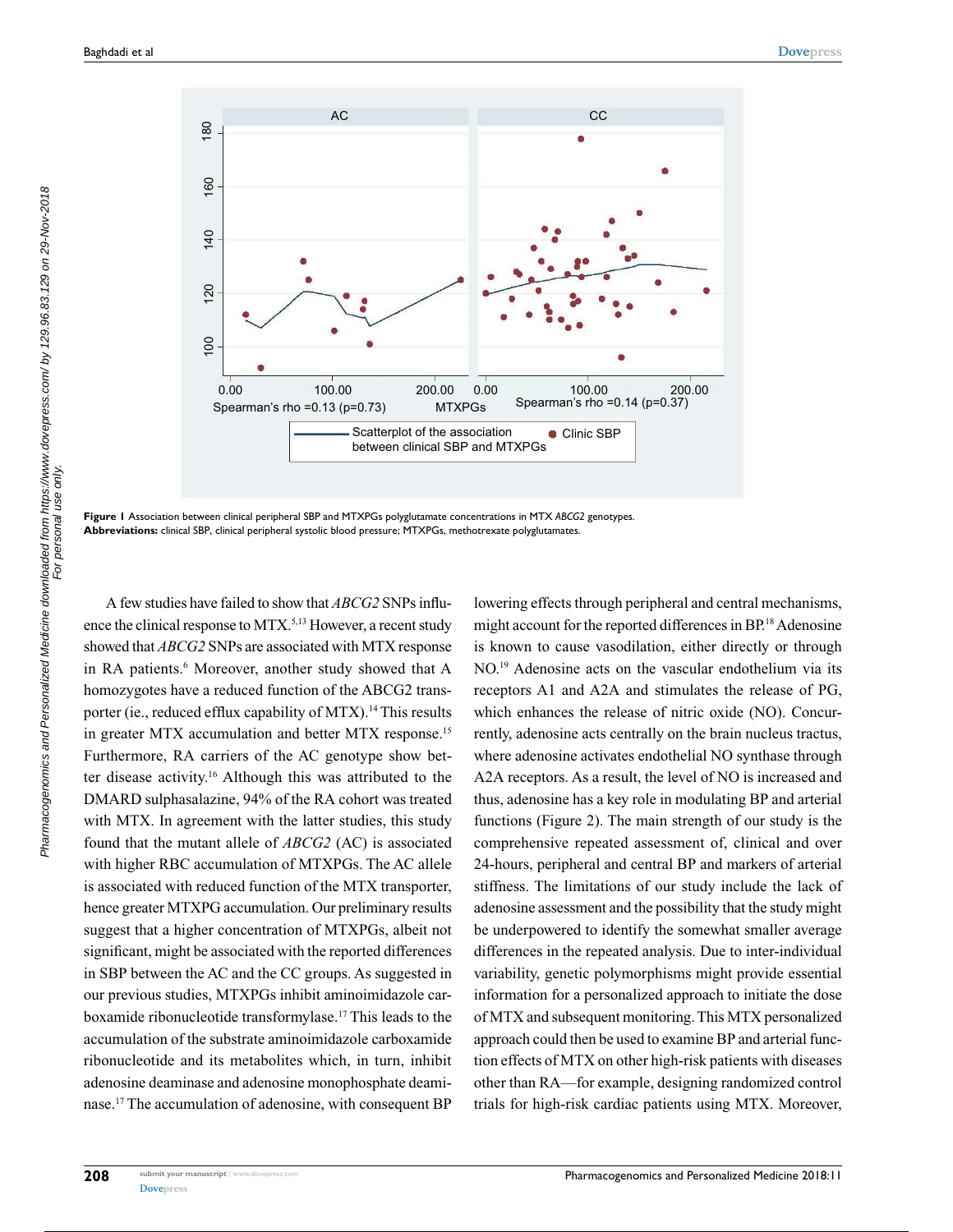

**Figure 2** Potential mechanisms explaining the effects of MTX on BP and arterial function in RA.

**Abbreviations:** MTX, methotrexate; FPGs, Folylpolyglutamate synthetase enzyme; ATIC, 5-aminoimidazole-4-carboxamide ribonucleotide formyltransferase; NO, nitric oxide; eNOS, endothelial NO synthase; PG, prostaglandins; cGMP, cyclic guanosine-3′, 5-monophosphate; GTP, guanosine-5′-triphosphate; BP, blood pressure; PWV, pulse wave velocity; RA, rheumatoid arthritis.